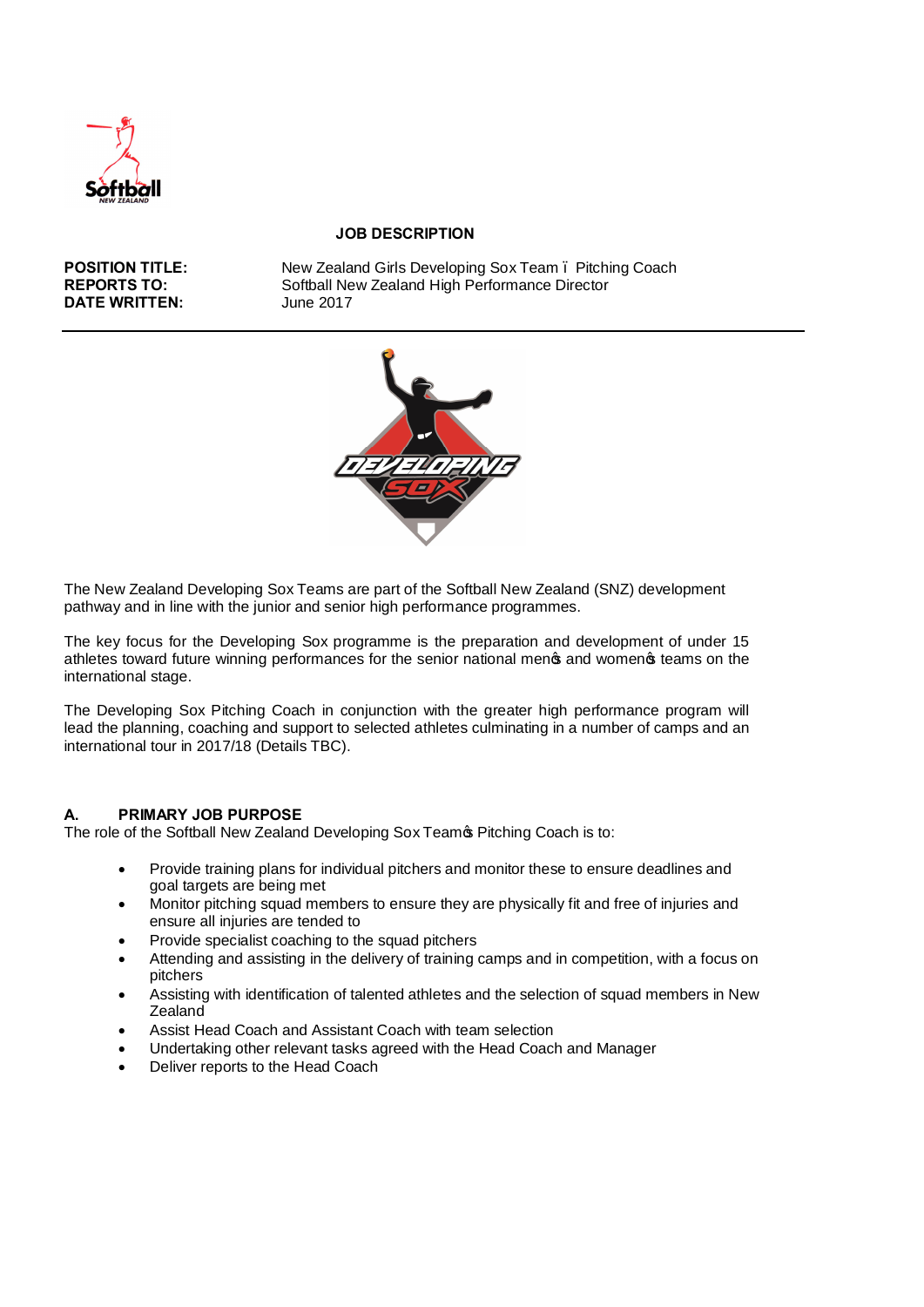#### **B. JOB RESPONSIBILITIES**

- Identify coaching resources that will be beneficial to pitching performance
- · Implement values and responsibilities that will ensure discipline and appropriate behaviours in the New Zealand team performance
- Establish and monitor individual pitching skills programmes
- Monitor and review pitching member's performance on a monthly basis
- Maintain a regular dialogue with the Head Coach, Team Manager and support personnel
- Adhere with the requirements of Softball New Zealand policies concerning New Zealand Teams.

# **C. ISSUES AND CHALLENGES**

- Keeping abreast of state of the art initiatives in softball and athlete preparation
- · Significant domestic and international travel
- Ability to operate in a frequently changing environment and to act unsupervised
- Maintain communication links with all key stakeholders.

# **D. DECISION MAKING AND ACCOUNTABILITY**

- · Identification of talented players and recommendations to the New Zealand selectors
- · Assessment of on-going performances and assisting in the selection of players to various teams
- Decisions relating to the overall technical direction of the program.

#### **F. KEY PERFORMANCE INDICATORS**

- · Improvements of athletes skill, strength, fitness and technical/tactical appreciation of softball
- · Holistic development of athletes (sporting, personal, career and educational)
- · Feedback from Softball New Zealand (annual appraisal) and regional softball associations
- · Athlete development of positive attitudes to training, competition and lifestyle.

# **G. JOB HOLDER REQUIREMENTS**

The primary requirement in selection for the Pitching Coach position is demonstrated success as a coach, appropriate experience in the holistic development of young people, program management and leadership.

- · Progression through the Softball NZ coaching accreditation programme and must have completed the Pitching Mechanics & Rules module.
- A minimum of 3 yearsgexperience in preparing softball players at a provincial level, and knowledge of contemporary trends in softball
- Well-developed knowledge of the New Zealand high performance sporting environment
- · Understanding of the standards and demands of national / international level sport
- An innovative and energetic style
- Capacity to identify and select potentially elite athletes
- An understanding and empathy for the needs of elite youth athletes
- · Understanding of the concepts of Sports Science/Sports Medicine and the ability to incorporate them into training programs
- Demonstrated success in managing individual differences and group dynamics
- · Sound financial, interpersonal, communication and administration skills
- · Time management skills, an acceptance of irregular and long hours of work, and capacity to travel domestically and overseas for extended periods.
- The ability to work as part of a team.